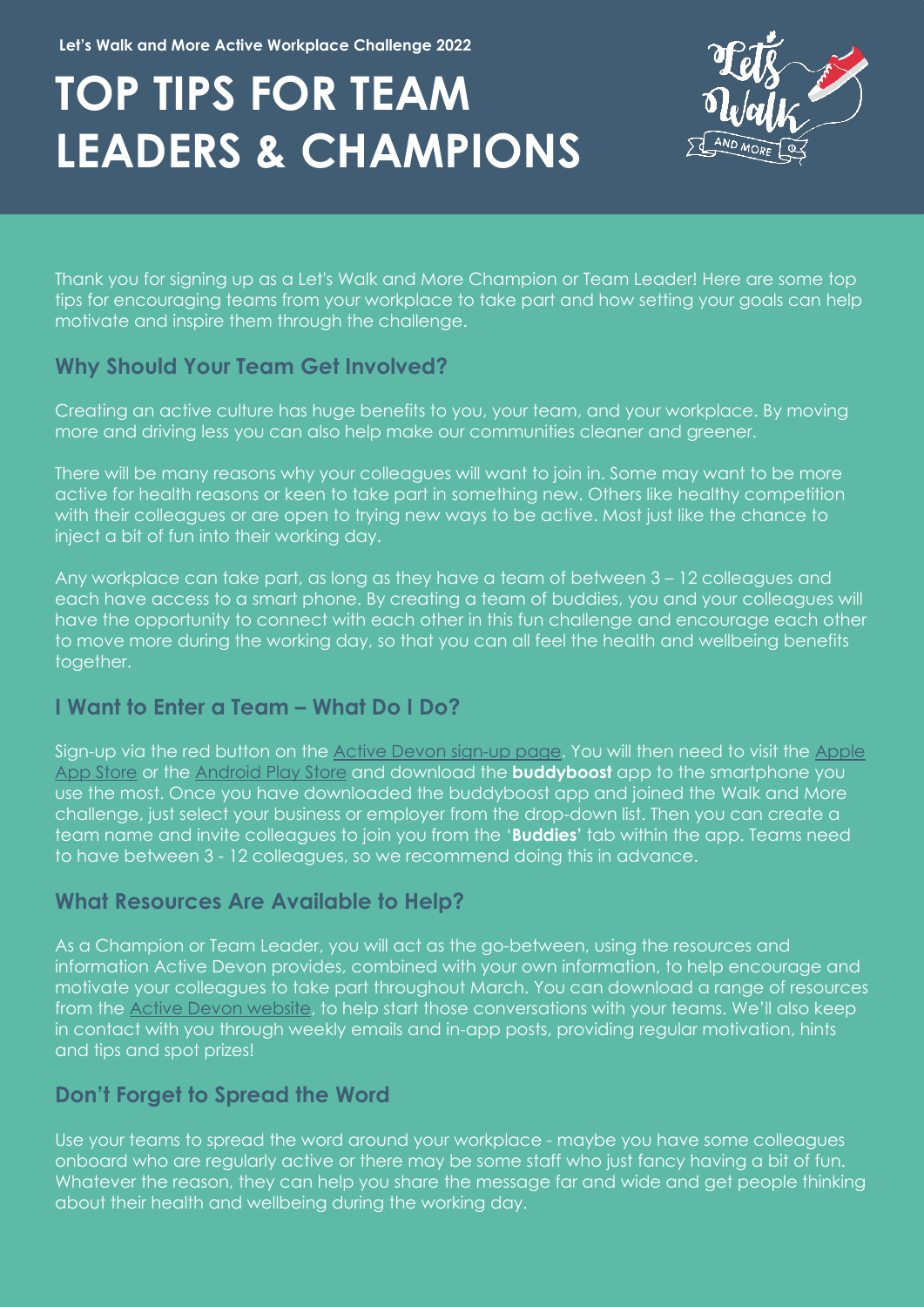Once you have created a team, your colleagues will see how easy it is to take part. Hopefully this can then help you build momentum and encourage others to also get involved.

# **Entering Multiple Teams**

Teams can be created once you have joined your business or employer on the buddyboost app.

Teams of between 3 - 12 colleagues can take part, so if you are part of a larger organisation, we would encourage you to create multiple teams once you have connected with your registered business/employer.

To support workplaces entering more than one team, we have created the handy ['Team Tracker'](https://www.activedevon.org/lets-walk-and-more-challenge-resources-to-support-you-your-team-and-workplace/), to help you keep tabs on the progress of your teams. The Team Tracker gives you the chance to add a bit healthy team competition to this workplace challenge – you could even start your own recognition board, complete with internal prizes! It's really easy to fill in as all the figures you need are visible in the buddyboost app, so there are no tricky sums to do.

It is a great idea for each team to have a nominated team leader. One person could also have an overview of all teams from that workplace, if multiple teams have been entered. This makes it even easier to share resources across your teams and to keep the motivation flowing.

## **Personal Goal**

One great way to motivate you and your buddies to be active every day is to set a personal goal. This will focus the mind on what they want to achieve and will help them identify any barriers. There is a downloadable goal setting template on our [Resources](https://www.activedevon.org/lets-walk-and-more-challenge-resources-to-support-you-your-team-and-workplace/) page. Encourage everyone in your team to share their goals, that way you can all motivate each other to keep going – even from afar!

## **Daily Consistency is King**

This year is all about consistency. We want to see if you and your colleagues can manage a minimum of 26 minutes of activity every day, for the whole of March. You can do any activity you want, and you don't even have to do the same thing every day. Just make sure you do your 26 minutes and support your buddies to do theirs too.

You can still track your total steps, times and distances separately using your favourite activity tracker apps or wearables and why not share your progress with everyone else who's taking part, by posting in the community feed in the buddyboost app.

## **How Does the Leader Board in the buddyboost App Work?**

The leader board shows all the Devon-based businesses and employers that are taking part in the challenge.

The leader board tracks how many people of those taking part from each workplace, complete their daily 26 minutes. If you want your workplace to climb to the top, make sure your organisation is encouraging every employee who is taking part to be active every day throughout the challenge, with whatever activity works best for them.

## **How Can We Be Crowned Let's Walk and More's Most Active Workplace?**

The winning workplace will be the business or employer with the most consistently active members of staff. For example, if you have a workplace of 12 people and all 12 members of staff log their activity everyday throughout March, you'll likely be top of the leader board. If there is a tie for first